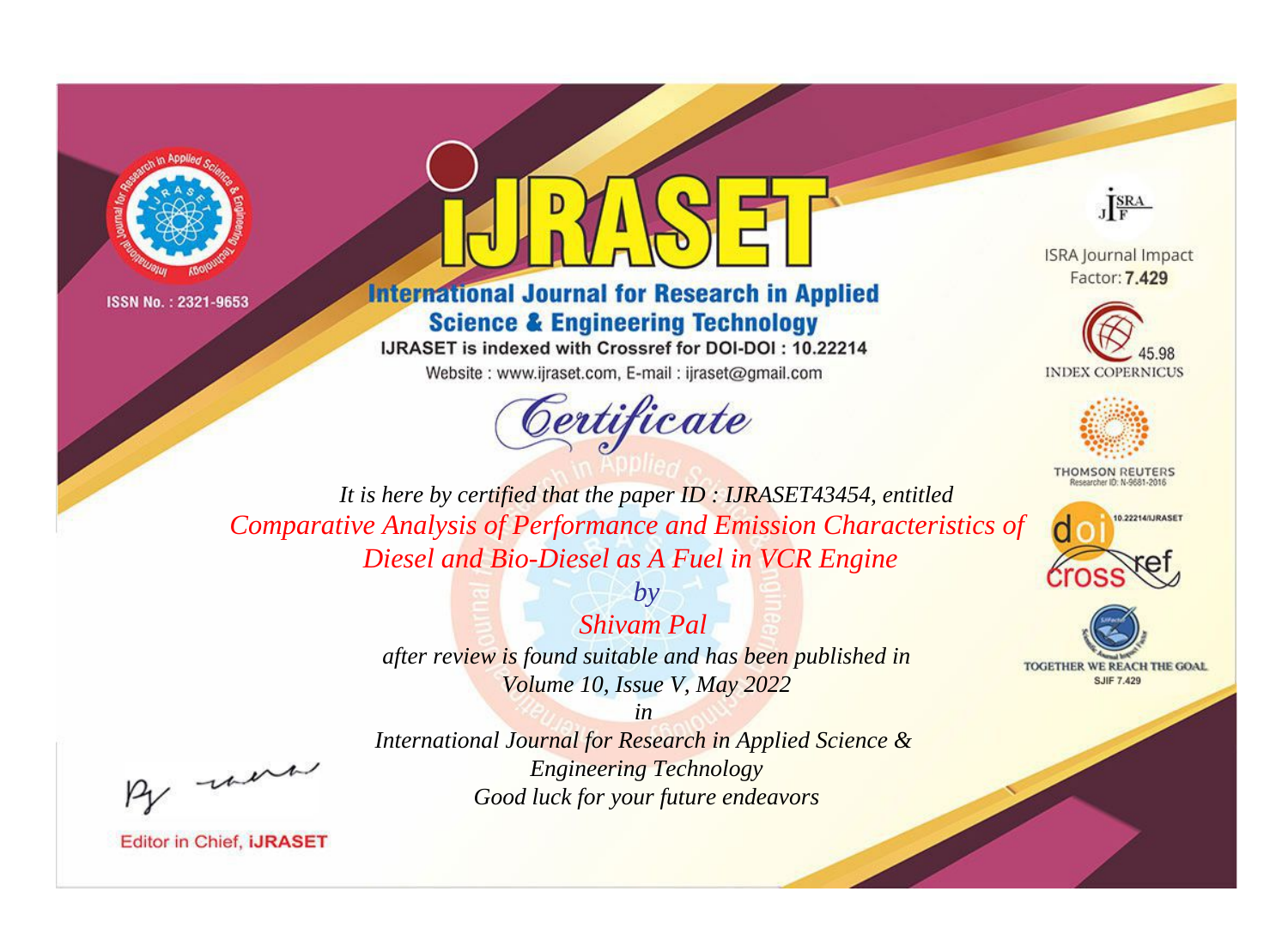



# **International Journal for Research in Applied Science & Engineering Technology**

IJRASET is indexed with Crossref for DOI-DOI: 10.22214

Website: www.ijraset.com, E-mail: ijraset@gmail.com





**ISRA Journal Impact** Factor: 7.429





**THOMSON REUTERS** 



TOGETHER WE REACH THE GOAL **SJIF 7.429** 

It is here by certified that the paper ID: IJRASET43454, entitled Comparative Analysis of Performance and Emission Characteristics of Diesel and Bio-Diesel as A Fuel in VCR Engine

> $b\nu$ Akshit Srivastav after review is found suitable and has been published in Volume 10, Issue V, May 2022

were

 $in$ International Journal for Research in Applied Science & **Engineering Technology** Good luck for your future endeavors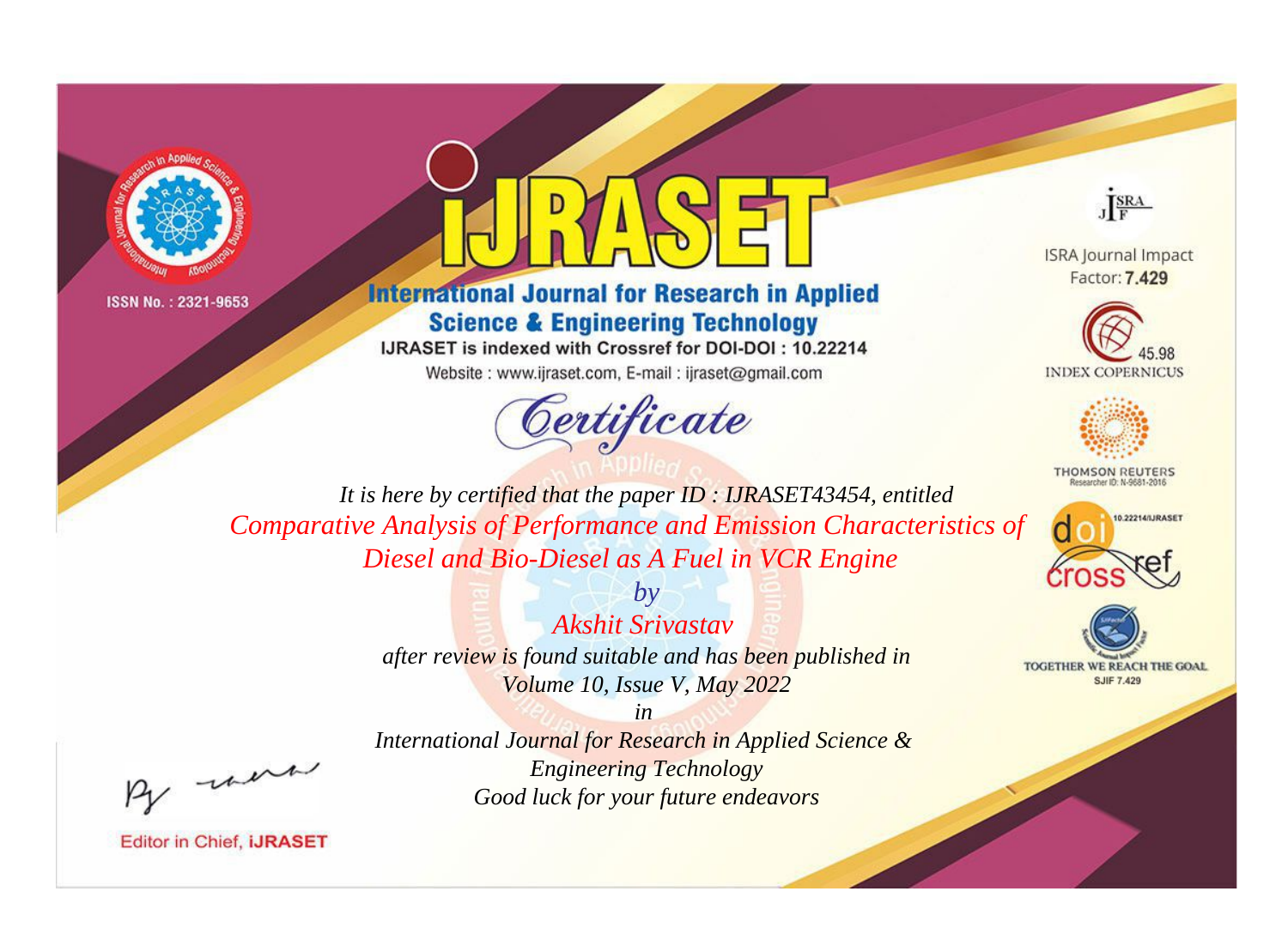



# **International Journal for Research in Applied Science & Engineering Technology**

IJRASET is indexed with Crossref for DOI-DOI: 10.22214

Website: www.ijraset.com, E-mail: ijraset@gmail.com





**ISRA Journal Impact** Factor: 7.429





**THOMSON REUTERS** 



TOGETHER WE REACH THE GOAL **SJIF 7.429** 

*It is here by certified that the paper ID : IJRASET43454, entitled Comparative Analysis of Performance and Emission Characteristics of Diesel and Bio-Diesel as A Fuel in VCR Engine*

> *by Ankit Maurya after review is found suitable and has been published in Volume 10, Issue V, May 2022*

> > *in*

, un

*International Journal for Research in Applied Science & Engineering Technology Good luck for your future endeavors*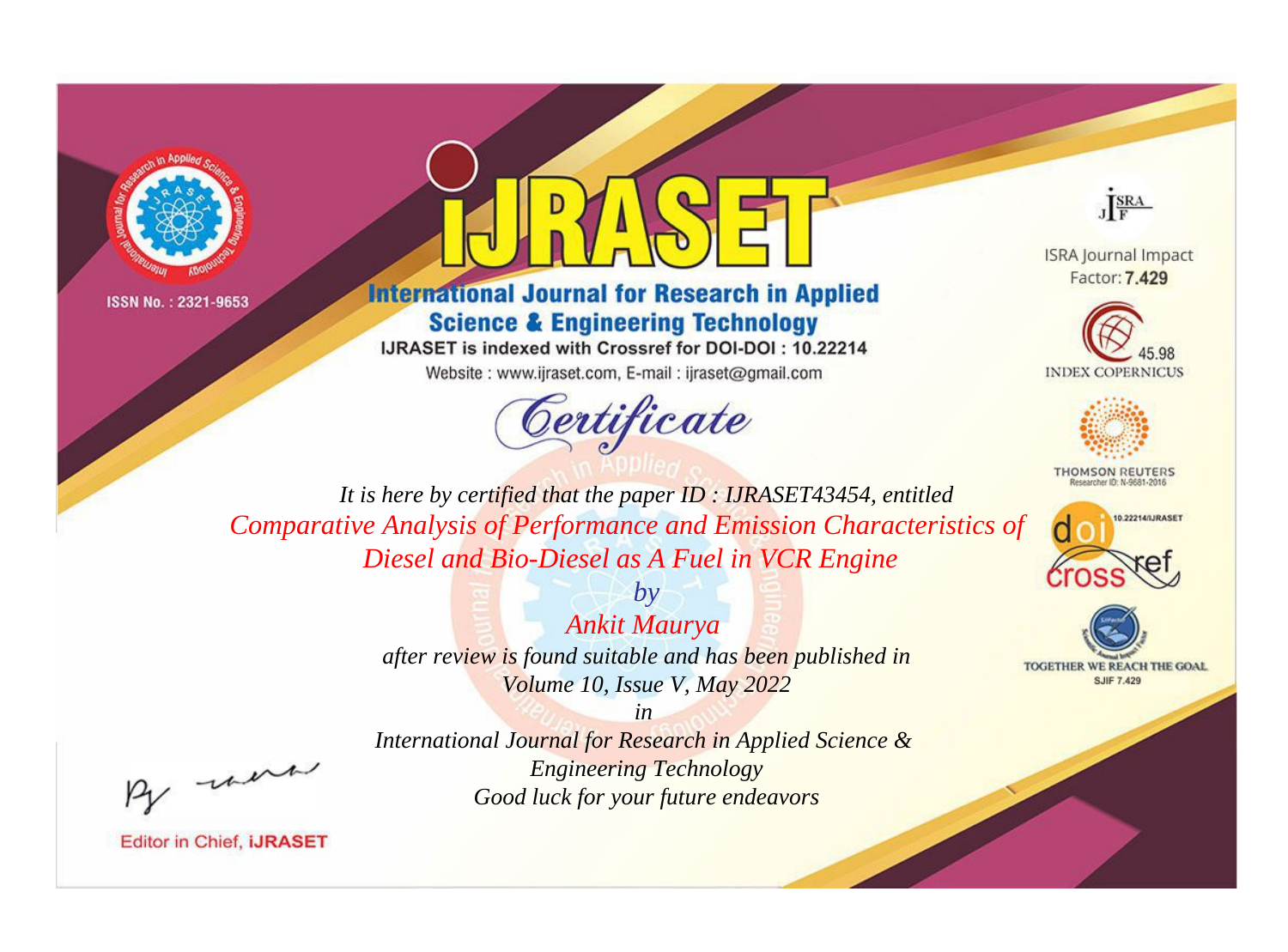



# **International Journal for Research in Applied Science & Engineering Technology**

IJRASET is indexed with Crossref for DOI-DOI: 10.22214

Website: www.ijraset.com, E-mail: ijraset@gmail.com





**ISRA Journal Impact** Factor: 7.429





**THOMSON REUTERS** 



TOGETHER WE REACH THE GOAL **SJIF 7.429** 

*It is here by certified that the paper ID : IJRASET43454, entitled Comparative Analysis of Performance and Emission Characteristics of Diesel and Bio-Diesel as A Fuel in VCR Engine*

> *by Devang Yadav after review is found suitable and has been published in Volume 10, Issue V, May 2022*

, un

*International Journal for Research in Applied Science & Engineering Technology Good luck for your future endeavors*

*in*